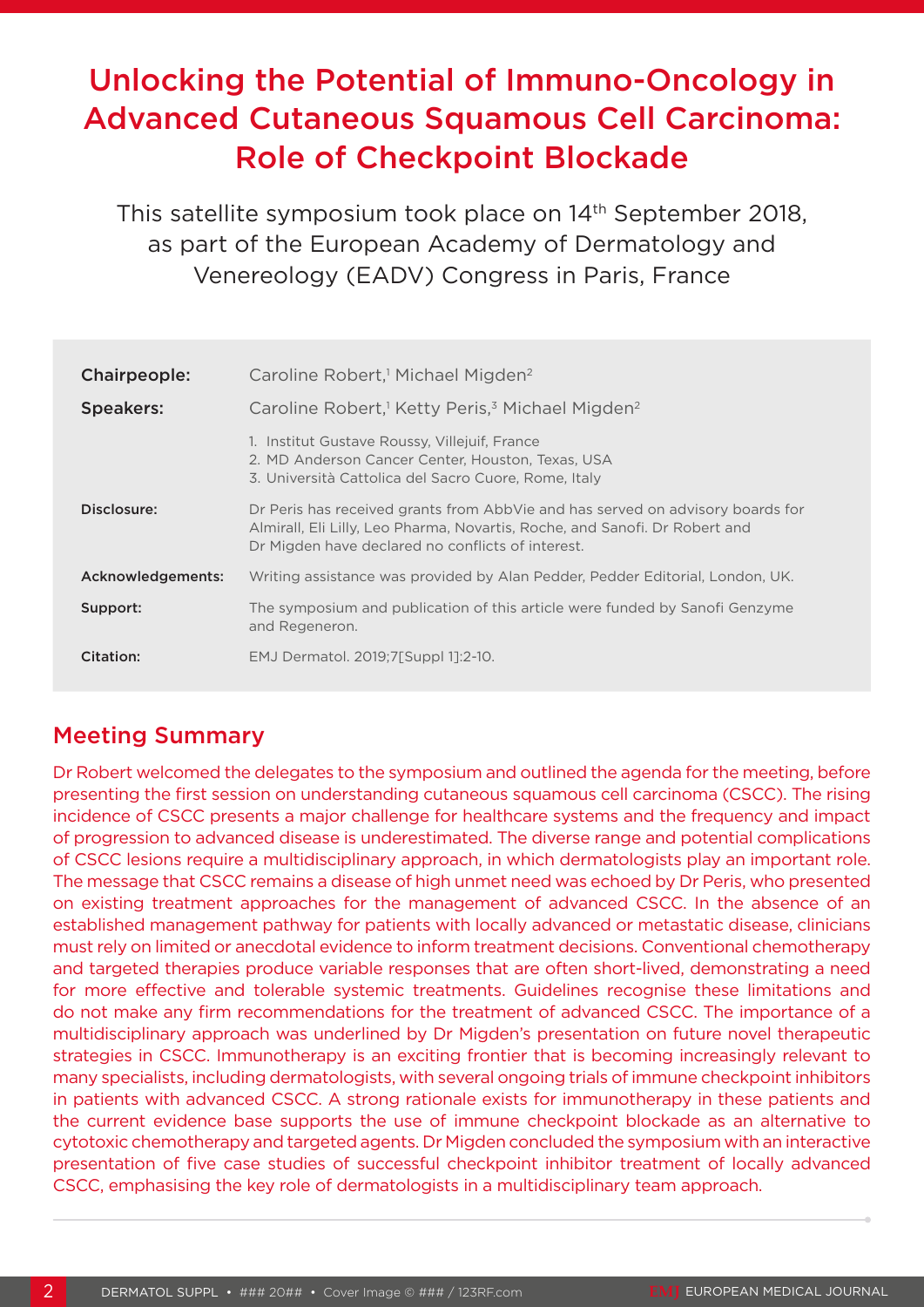### Understanding Cutaneous Squamous Cell Carcinoma

### Doctor Caroline Robert

CSCC is characterised by the proliferation of atypical keratinocytes in the skin. Diagnosis is usually straightforward, based on pathological findings of mitoses, differentiation with keratinisation, and, in some cases, invasion into deeper layers of tissue. Although the majority of patients present with small, localised lesions that are resectable, some may present with more advanced lesions and high-risk factors that can be a cause for concern in terms of prognosis.

Perhaps the greatest concern is the dramatic increase in incidence of CSCC worldwide, which shows few signs of halting. In one USA population-based study, the incidence of CSCC increased by 263% from 1976–1984 to 2000–2010, disproportionately higher than the corresponding increase in basal cell carcinoma (BCC).<sup>1</sup> CSCC is now ranked the second most frequent skin cancer overall after BCC,<sup>2</sup> with a geographic distribution that clearly demonstrates an association with cumulative sun exposure, a major risk factor for both CSCC and BCC.<sup>2,3</sup>

CSCC predominantly affects men, with a male:female ratio of 3:1, and incidence increases with age (average age of onset is in the mid-60s).<sup>2</sup> In an Australian study from 2002, the incidence of CSCC was as high as 499 cases per 100,000 men, whereas European reports show a much lower incidence rate of up to 96 cases per 100,000 men.2 However, there is little doubt that the true incidence of CSCC is higher than reported, due in part to a scarcity of well-conducted tumour registries that include CSCC. It is also speculated that the mortality rate of CSCC is underestimated. Death can result from local or regional lymph node infiltration rather than due to distant metastases. In the USA, an estimated 4,000–8,000 people die annually from CSCC, based on a study conducted in 2012.<sup>2</sup>

Additional risk factors associated with CSCC include immunosuppressive status, chronic wounds and ulcers, oncogenic viral infections (e.g., human papillomavirus), smoking, and environmental exposure to ionising radiation and chemical carcinogens.2 Genetic predisposition to CSCC has been noted in patients with

familial cancer syndromes, such as xeroderma pigmentosum, and hereditary skin disorders, such as albinism.<sup>4</sup> The increased frequency of CSCC with immunosuppression is clearly evident in transplant recipients.<sup>2,5</sup> In this population, CSCC is more frequent than BCC and often takes an aggressive form. Risk for CSCC increases with time following transplantation (10% of patients develop CSCC within 10 years) and is often related to the intensity of immunosuppression.<sup>5</sup>

A distinguishing feature of CSCC is that tumours frequently occur on precancerous lesions, most commonly in areas exposed to mutagenic ultraviolet (UV) radiation (both natural and artificial sunlight).2 Typical presentations include patients with multiple actinic keratoses, scalp lesions, and lesions erupting from old scar tissue (Figure 1). In some cases, CSCC may be highly differentiated with keratin synthesis, giving rise to a skin 'horn'. Unlike BCC, CSCC can involve the mucosa and semi-mucosa (e.g., on the lips). Other histopathological subtypes include subungual and verrucous lesions, as well as CSCC *in situ*  (Bowen's disease).

Many dermatologists are experienced in determining the vascular characteristics of CSCC lesions. Techniques such as dermoscopic semiology are useful to identify pigmented variants and other atypical presentations (e.g., hairpin/looped and serpentine vessels, which are characteristic of invasive CSCC) that can help to make an early diagnosis.<sup>2</sup> In general, timely diagnosis of CSCC can be challenging as patients often do not present until the disease is advanced. For example, even educated patients in countries with good access to healthcare sometimes may not seek immediate care, because the tumour is not initially bothersome, or they are vulnerable and afraid.

Although no standard definition of high-risk CSCC currently exists, certain patient and tumour characteristics are known to be associated with local recurrence and metastatic disease. Pejorative factors include treatment-refractory and aggressive tumours, and locations, such as the ears and lips, that are more prone to be associated with lymph node metastases. High-risk histological factors include poor differentiation, neurotropism, and desmoplasia.2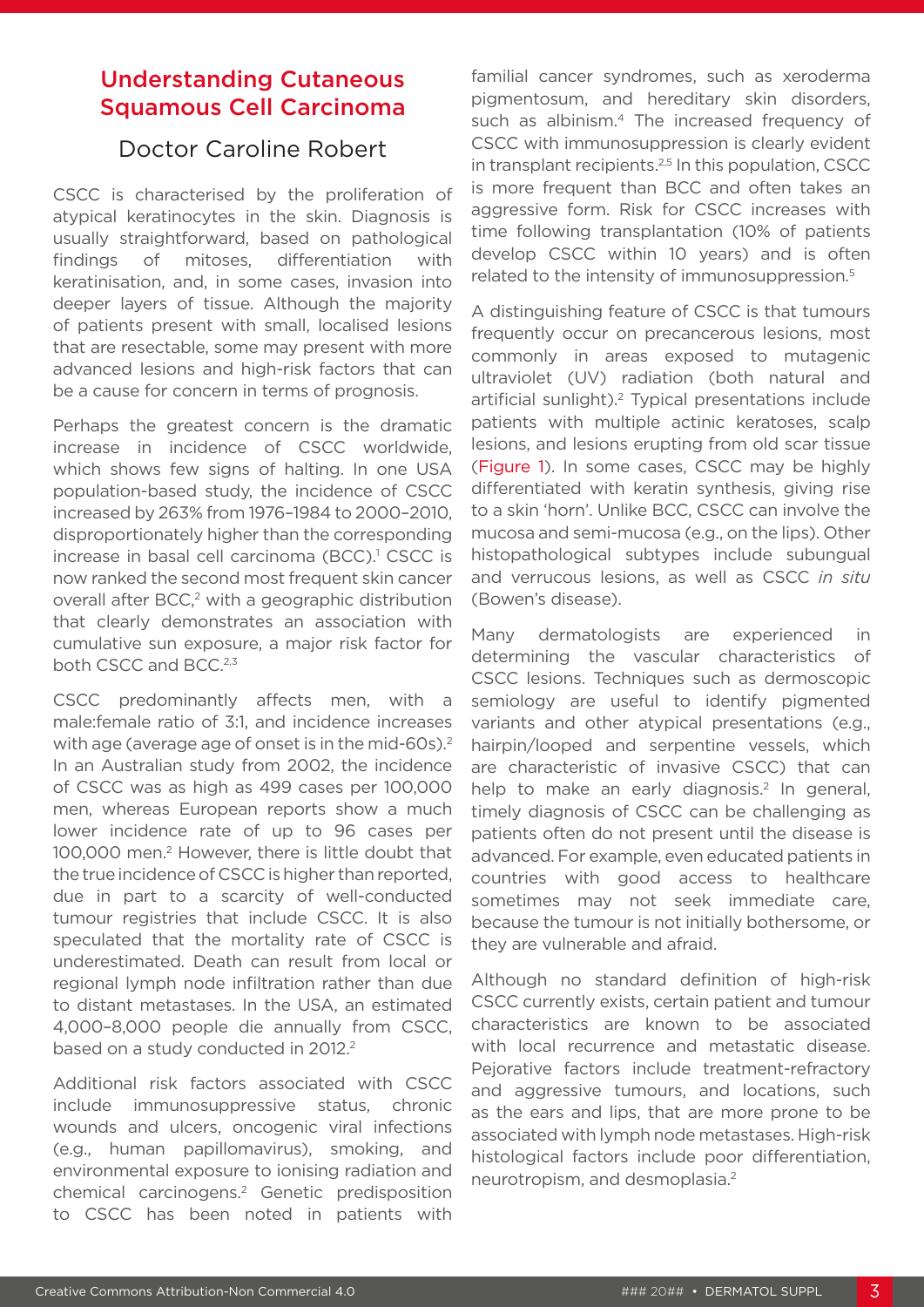In summary, the frequency and rising incidence in all patients.<sup>5</sup> Strategies include minimising of CSCC represents a major public health concern. Many different physician specialities, including dermatologists, are faced with a patient population that is vulnerable because of age; therefore, prevention of CSCC is important

cumulative exposure to both UVA and UVB. Although most cases of local CSCC are curable by surgical resection, it is not uncommon for tumours to progress to locally advanced or metastatic disease necessitating further treatment.<sup>2</sup>



#### Figure 1: Common presentations of cutaneous squamous cell carcinoma.

(A) Cutaneous squamous cell carcinoma occurring in a patient with multiple actinic keratoses; (B) Patient with multiple cutaneous squamous cell carcinoma scalp lesions; (C) Patient with cutaneous squamous cell carcinoma occurring on a very old burning scar.

*Images are from Dr Robert's personal files and permission has been obtained to use them.*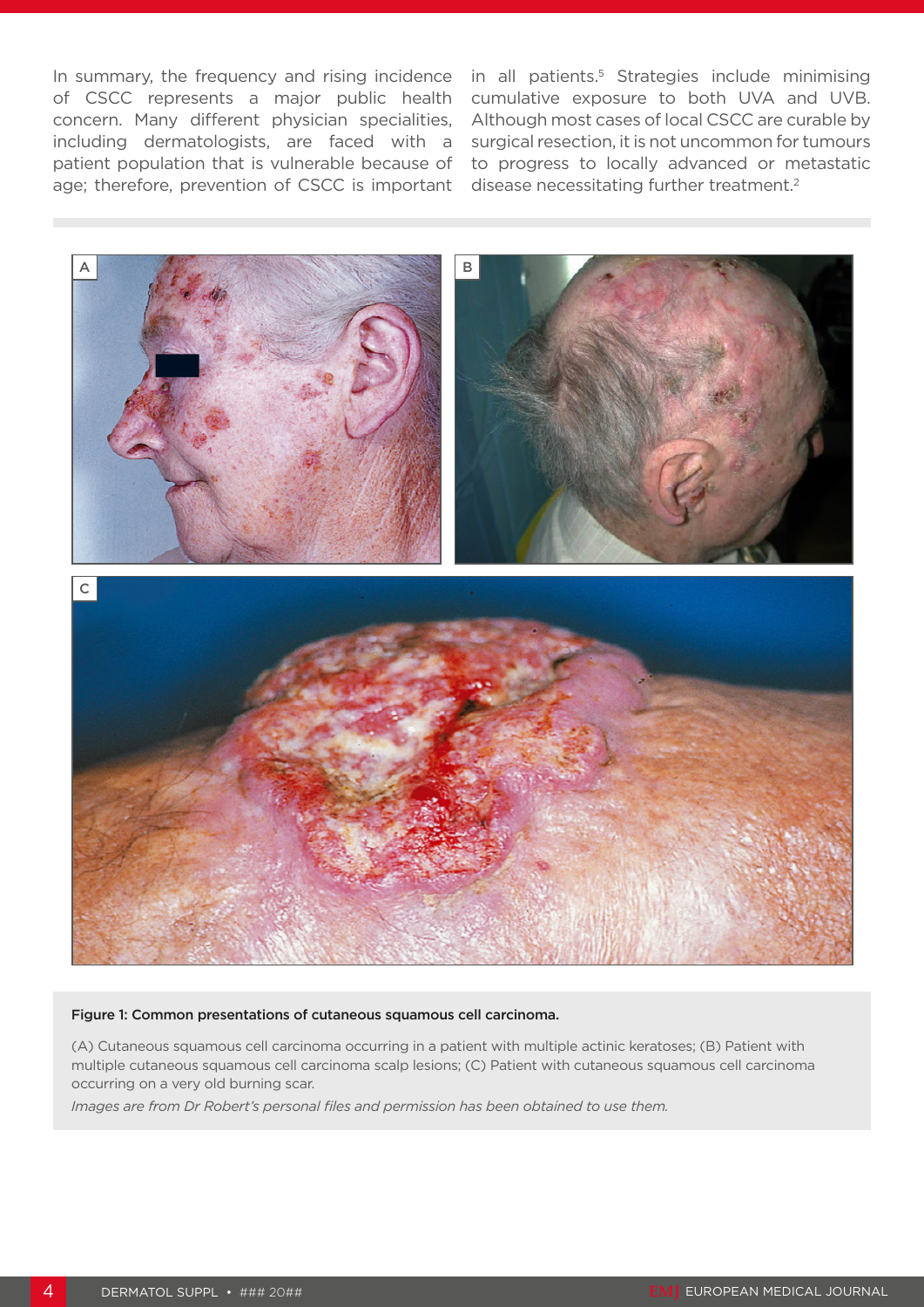# Existing Treatment Approaches for the Management of Advanced Cutaneous Squamous Cell Carcinoma

# Doctor Ketty Peris

Currently there is no clear treatment pathway once CSCC progresses to locally advanced or metastatic disease. Patients with unresectable or recurrent tumours have limited therapeutic options and prognosis is generally poor. Radiotherapy may be offered, usually with palliative rather than curative intent, and has demonstrated improved tumour control in both the primary and adjuvant settings.<sup>6</sup> Potentially curative options include electrochemotherapy (ECT), chemotherapy, targeted therapy, and immunotherapy. As yet, none of these therapies are approved for advanced CSCC. Dermatologists and other clinicians must rely on limited or anecdotal evidence of efficacy and tolerability of these methods and the agents used.

ECT may be used for primary CSCC and cutaneous metastases of all histological subtypes.<sup>7</sup> Treatment involves intravenous or intralesional injection of a cytotoxic agent (typically bleomycin or cisplatin), followed by insertion of electrodes that can deliver a series of electric pulses directly to the tumour and immediately to the surrounding tissues. The primary effect of ECT is to permeabilise cells within the exposed tissues, enabling increased intracellular transport of the cytotoxic agent. It also has a vasoconstrictive effect, enhancing tumour cell destruction by trapping the cytotoxic agent within the tumour vascular network and disrupting blood flow. Reported response rates to ECT are variable and dependent on tumour size.<sup>7,8</sup> Notably, a small number of complete responses have been reported after a single cycle in patients with locally advanced CSCC >5 cm in diameter, or invading deeper tissues.9

The use of conventional chemotherapy in advanced CSCC has not been rigorously explored in randomised clinical trials, but rather through a number of retrospective studies and case series. The current evidence base is limited in terms of patient numbers and by wide heterogeneity in

treatment regimens and clinical endpoints.10,11 Reported overall response rates (ORR) with monotherapy range from 17–78%, though these responses are typically short-lived and overall survival is not substantially extended. Anecdotal evidence suggests that combination therapy may be more effective than single agents in patients with advanced disease.<sup>10</sup> A nonrandomised Phase II trial investigating cisplatin in combination with INF-α and retinoic acid reported ORR of 67% (8 of 12 patients) in locally advanced CSCC and 17% (4 of 23 patients) in metastatic disease. Complete responses were observed in six patients with a median duration of 35.4 months.12 Complete responses have also been reported in studies of other cisplatin-based combinations, albeit in small numbers of patients.10,13

The identification of driver mutations that are important for the progression of CSCC has paved the way for targeted therapies. Epidermal growth factor receptor (EGFR) inhibitors are the most widely studied, following the discovery that EGFR is overexpressed in undifferentiated, proliferating keratinocytes in the basal epidermis as well as in outer layers of hair follicles and in sebaceous and eccrine sweat glands.14,15 EGFR blockade in CSCC is believed to reduce proliferation and induce premature differentiation of tumour cells. However, clinical trial experience is limited. The largest study to date was a prospective Phase II study of cetuximab in 36 chemotherapy-naïve patients with EGFR+ locally advanced or metastatic CSCC, which demonstrated a disease control rate of 69% at Week 6, with two complete and eight partial responses.<sup>16</sup> The use of cetuximab alone or in combination with chemotherapy is further supported by studies with a low level of evidence, mainly case series and case reports.17-19 A systematic review, including 69 cases of metastatic CSCC with large primary lesions, concluded that cetuximab produced longer disease-free survival than cisplatin  $(25.0 \text{ versus } 14.6 \text{ months})$ .<sup>11</sup> The evidence for erlotinib and gefitinib is similarly limited in advanced CSCC, with only modest activity reported.20,21

The lack of good quality evidence available for systemic therapies in advanced CSCC is reflected in current guidelines and treatment recommendations.6,22,23 The variable response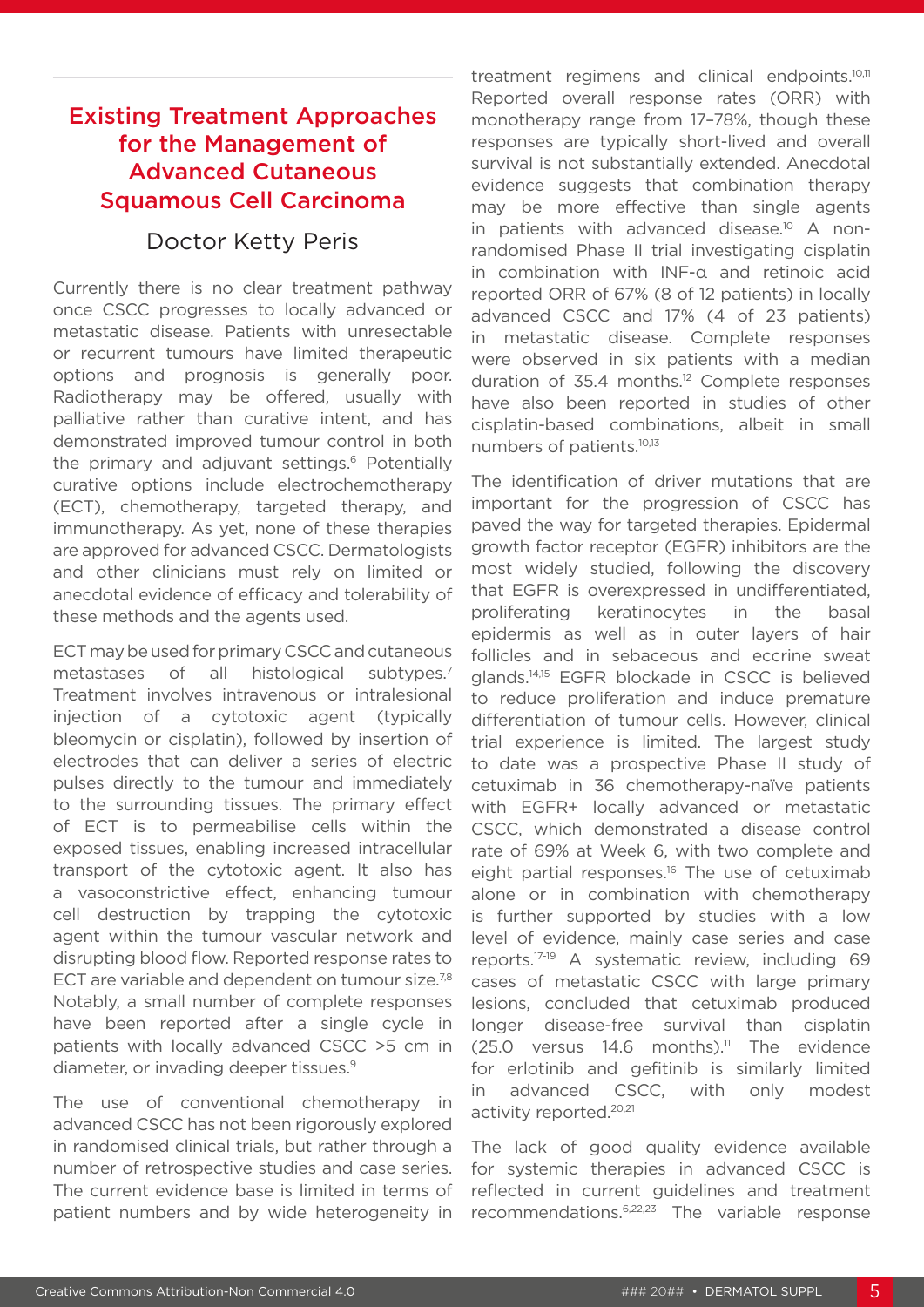rates and lack of consistent reporting in studies of cytotoxic chemotherapy and EGFR inhibitors preclude any firm conclusions about relative effectiveness. Treatment decisions must, therefore, be guided by the needs of individual patients, particularly with respect to acceptable tolerability. For example, ECT may not be acceptable for patients with large lesions due to reports of pain and the risk for massive tumour necrosis.<sup>8</sup> Tolerability issues associated with cytotoxic chemotherapy are well documented and frequently limit the use of these agents, particularly in older patients and those with poor performance status.<sup>24</sup> Common side effects of cisplatin

 include nausea and vomiting, leukocytopenia, and anaemia.<sup>11</sup> Dose-cumulative nephrotoxicity and peripheral neuropathy are also important concerns.25 Although EGFR inhibitors are generally better tolerated than conventional chemotherapy, the majority of patients develop dose-dependent cutaneous toxicities.26-30 The most common toxicity, occurring in 45–100% of patients, is a papulopustular/acneiform rash that usually appears within 1–2 weeks of initiating therapy and causes pruritis, burning, and pain.29 As these toxicities often affect aesthetically sensitive areas, they can impact a patient's quality of life and may result in treatment discontinuation.



#### Figure 2: Simplified schematic of the function of the programmed cell death protein 1/programmed death ligand-1 axis in immunosurveillance.<sup>32,33</sup>

Activation of PD-1/PD-L1 pathway suppresses T cell-mediated tumour destruction, providing a rationale for anti-PD-1/PD-L1 immunotherapies. (A) Binding of PD-1 to PD-L1 leads to downregulation of T cell-mediated tumour destruction;<sup>34</sup> (B) Blocking the interaction with anti-PD-1/PD-L1 agents helps to restore T cell function for an antitumour response.

PD-1: programmed cell death protein 1; PD-L1: programmed death-ligand 1.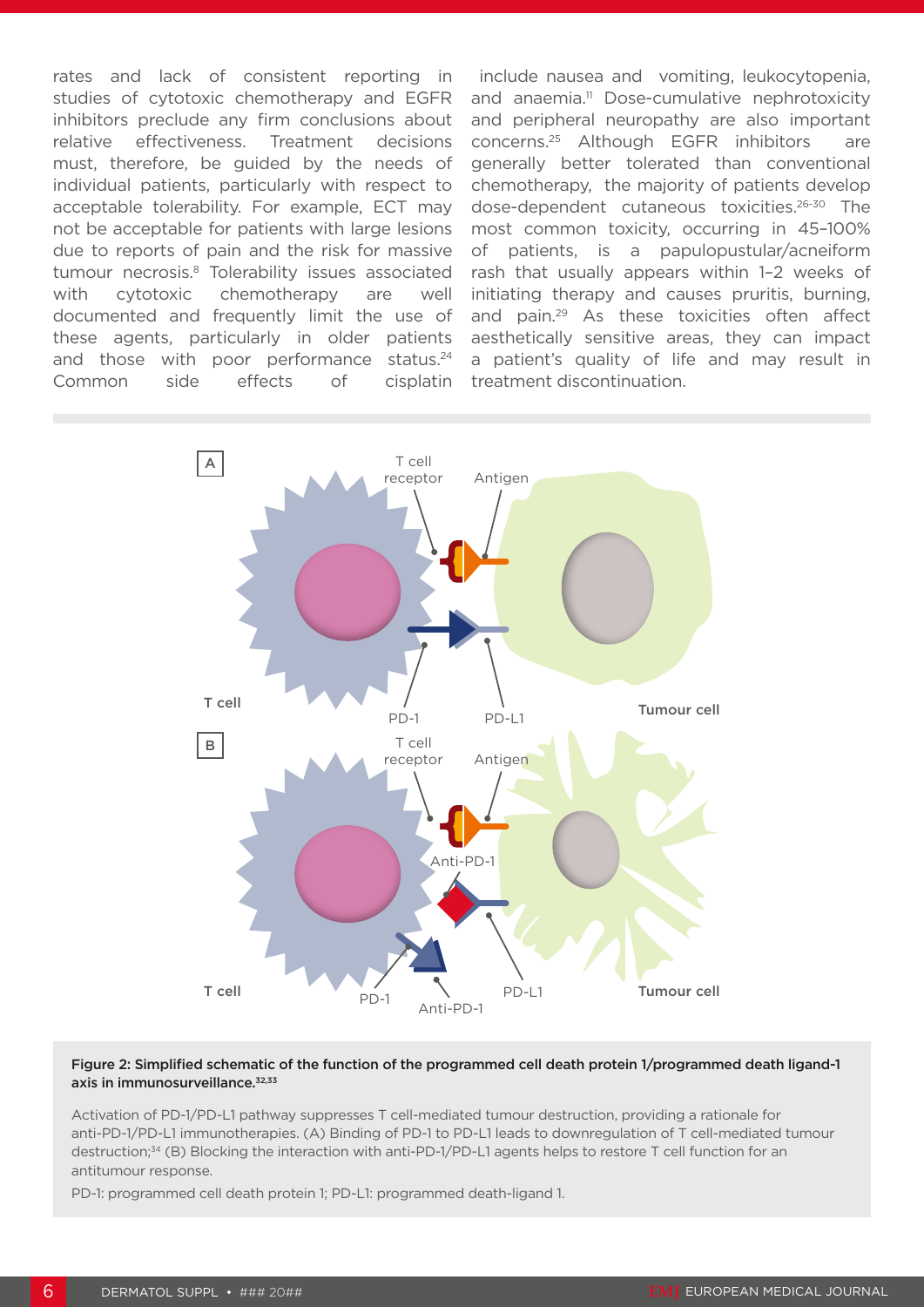In summary, there are currently no approved systemic therapies for locally advanced or metastatic CSCC and much of the existing data are derived from small, mostly retrospective studies. Responses rates are variable, typically with short-term responses that are often unsustainable due to drug toxicity. Guidelines have so far not provided firm recommendations for systemic treatment of either locally advanced or metastatic disease. Until further data-driven recommendations can be made, the suggestion is that individual cases of advanced CSCC should be evaluated and managed in the context of a multidisciplinary tumour board.<sup>6,22,23</sup> Participation in a clinical trial should also be recommended.<sup>22</sup>

# Future Novel Therapeutic Strategies, Including Checkpoint Blockade, for Advanced Cutaneous Squamous Cell Carcinoma

### Doctor Michael Migden

Cancer immunotherapy is not a new concept, but renewed interest in the field was motivated by the discovery of immune checkpoint molecules, starting with programmed cell death protein 1 (PD-1) and its ligand (PD-L1) in the early 1990s.<sup>31</sup> Several inhibitors of these molecules have since become established anticancer therapies, approved for a range of solid tumours and haematological malignancies, $32$  and represent an exciting new frontier in dermato-oncology. Activation of the PD-1/PD-L1 axis is presumed to serve as a mechanism for tumour evasion of immunosurveillance through suppression of T cell-mediated tumour destruction. Antibodies targeting PD-1 or PD-L1 work by preventing binding of PD-1 to PD-L1, releasing the brakes on the immune system and helping to restore T cell function (Figure 2). $32-34$ 

A strong rationale exists for evaluating checkpoint inhibitors in advanced CSCC. Firstly, CSCC has the highest mutational burden of any tumour in the Cancer Genome Atlas. Median somatic mutation frequency per megabase of DNA for CSCC is around 4.6-times higher than for

melanoma (an approved indication for some checkpoint inhibitors). Higher tumour mutational burden is believed to contribute to increased neoantigen production, which may increase tumour antigenicity and make the tumour more susceptible to immunotherapy.<sup>35</sup> Secondly, an immune component of CSCC is implied by the increased risk of cutaneous lesions with chronic immunosuppression, especially in transplanted patients.36 Thirdly, PD-L1 protein expression (a clinically relevant biomarker for response in other tumour types) correlates with metastatic risk in CSCC. Importantly, it is the presence rather than the extent of PD-L1 expression that predicts metastatic risk. In an immunohistochemical review of 45 CSCC lesions, low PD-L1 expression (defined as a tumour proportion score of 1–49%) was observed in the majority of high-risk and metastatic tumours.37

Potential candidates for immunotherapy for advanced CSCC are those who have failed multiple previous surgeries, or who are not surgical candidates due to potential morbidity, disfigurement, or low confidence for obtaining clear margins, and are not candidates for radiotherapy. PD-1 inhibitors currently being investigated in Phase II clinical trials include cemiplimab<sup>38</sup> and pembrolizumab<sup>39</sup> as monotherapy, and nivolumab in combination with the experimental cancer vaccine talimogene laherparepvec (T-VEC).<sup>40</sup> The PD-L1 inhibitor, atezolizumab, is also in Phase II development, both as monotherapy and in combination with the mitogen-activated protein kinase kinase (MEK) inhibitor, cobimetinib.41 A retrospective analysis of 18 patients with aggressive CSCC treated with a PD-1 inhibitor (nivolumab or pembrolizumab) reported an ORR of 77.8% (14 patients), with 4 complete responses. Mean time to observed response was relatively short (2.7 months), with a median duration of response of 12 months.<sup>42</sup> A case report of two major responses with PD-1 inhibitors has also been published.<sup>43</sup>

Checkpoint inhibitors are generally well tolerated, but immune-related adverse events (irAE) are possible, as with any other immunotherapy. irAE are distinct inflammatory toxicities caused by non-specific activation of the immune system that can affect any organ, most commonly the gastrointestinal tract,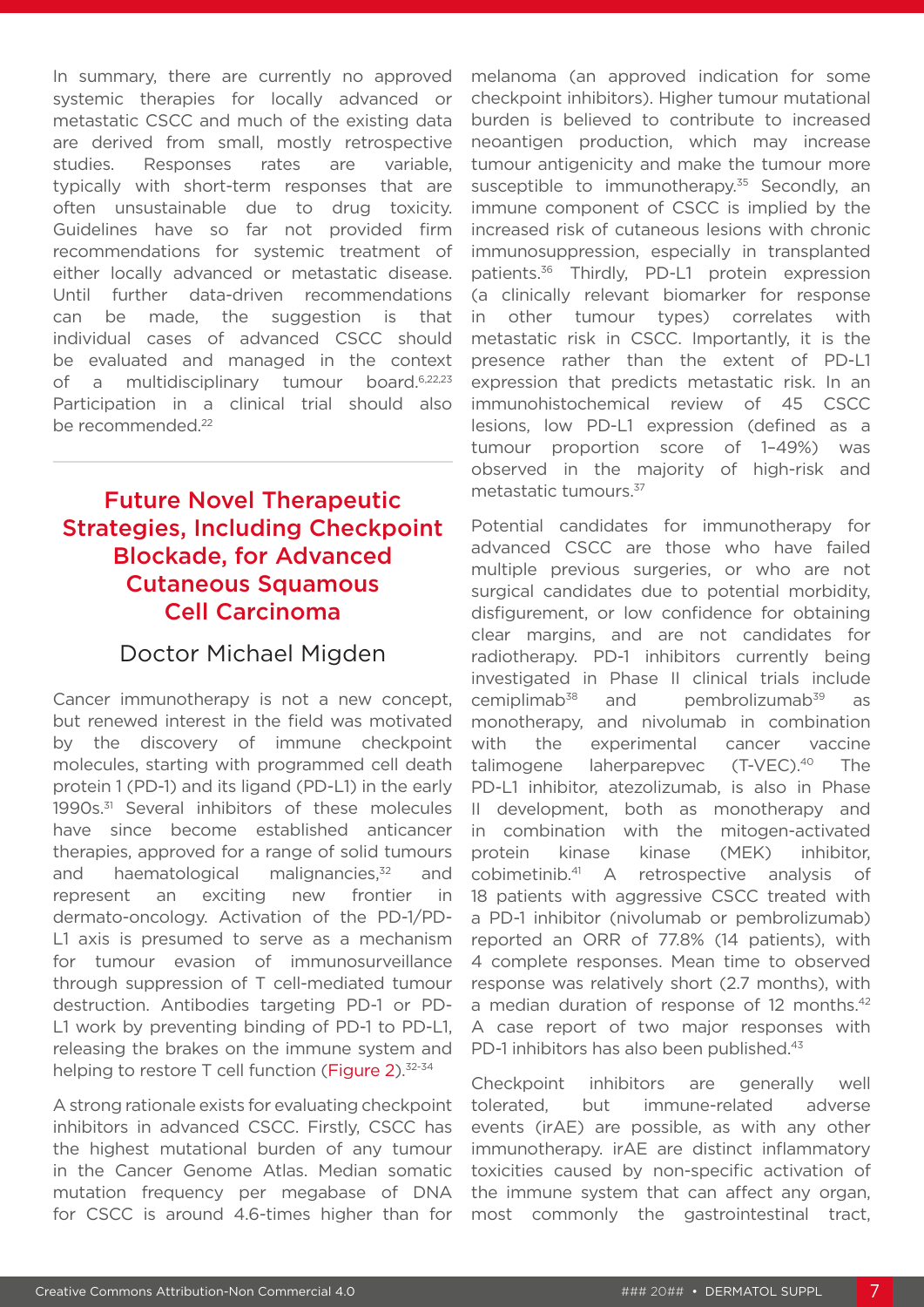endocrine glands, skin, and liver.<sup>44,45</sup> Events are typically low-grade and most develop in the first few weeks or months of treatment, though they may present later and can fluctuate over time.46 irAE are generally manageable with prompt identification and treatment according to established management pathways, 47-49 with emphasis on collaboration with multidisciplinary partners across the clinical spectrum.50 Notably, the frequency of Grade ≥3 irAE appears to be 3–4 times lower with antibodies targeting PD-1/PD-L1 than with antibodies targeting cytotoxic T lymphocyte-associated protein 4 (CTLA-4, an immune checkpoint molecule), when used as single agents.<sup>47</sup> In some cases, the development of irAE may be a sign of increased immune activity and could potentially predict a durable response. This association has been reported in patients with melanoma treated with the CTLA-4 inhibitor, ipilimumab, but the underlying mechanism remains unclear.<sup>46</sup>

Although uncommon, pseudoprogression with immunotherapy is an important concept, and immune-related response criteria have been developed to avoid misclassification as true disease progression.51 Pseudoprogression is characterised by inflammatory changes in the tumour (e.g., increase in erythema, oedema, or tumour size), likely due to the infiltration of the tumour by activated  $T$  cells.<sup>51,52</sup> In other words, pseudoprogression is a sign of active treatment rather than true disease progression and may in fact be a signal for improved patient outcomes.<sup>53</sup> Indeed, tumour-infiltrating lymphocytes may be used as a biomarker of response, alongside PD-L1 expression as previously mentioned. Additional biomarkers are being investigated in CSCC, including, but not limited to, CD133 (a cancer stem cell protein), Serpin A1 (a serine peptidase inhibitor), and EphB2 (an erythropoietin-producing hepatocellular receptor).54 Concerns have been raised about hyperprogression in patients with solid tumours treated with PD-1/PD-L1 inhibitors, particularly in elderly patients<sup>55</sup> and those with high metastatic burden or poor prognosis.56 However, it is too early to say whether hyperprogression occurs in CSCC.

Immune checkpoint blockade is becoming increasingly relevant to dermatologists, particularly in Europe where dermato-oncology is already an established speciality. The strong rationale for immunotherapy in patients with locally advanced and metastatic CSCC is supported by the limited evidence base, and ongoing trials evaluating PD-1 and PD-L1 inhibitors in these patients will provide further insight into the use of these agents. In conclusion, Dr Migden reiterated an earlier point that a multidisciplinary approach is essential for appropriate management and follow-up of CSCC, and that dermatology specialists can have valuable input in every treatment decision.

# Case Study Presentations

### Doctor Michael Migden

Dr Migden closed the presentation sessions by sharing five case studies of patients with locally advanced CSCC successfully treated with a checkpoint inhibitor. Two cases were of particular interest. The first was a male patient with no clear surgical target due to in-transit tumour field with a history of Mohs surgery and additional tumour resection by a head and neck surgeon. Within months of latissmus flap surgery, recurrences were noted at five locations on the margins of the free flap. In consecutive polls, the audience voted for multidisciplinary evaluation of the patient (including dermato-oncology, medical, and radiation oncology specialists, and a head and neck surgeon) and consideration of a clinical trial, and that a further large resection should be avoided. Biopsies of lesion sites were in-transit tumour-negative after 7 months of treatment with a checkpoint inhibitor, and lesions resolved with an additional 1 month of treatment. The patient was subsequently able to stop treatment with no evidence of disease recurrence.

The second case was a male with a massive, deeply eroded premaxillary tumour with an orocutaneous fistula causing difficulty eating due to pain and a large volume of saliva leak. The case was referred to Dr Migden by a head and neck surgeon who was concerned that surgery would be functionally debilitating and had doubts that the fistula could be closed without surgery. An audience poll supported the view of the referring surgeon, with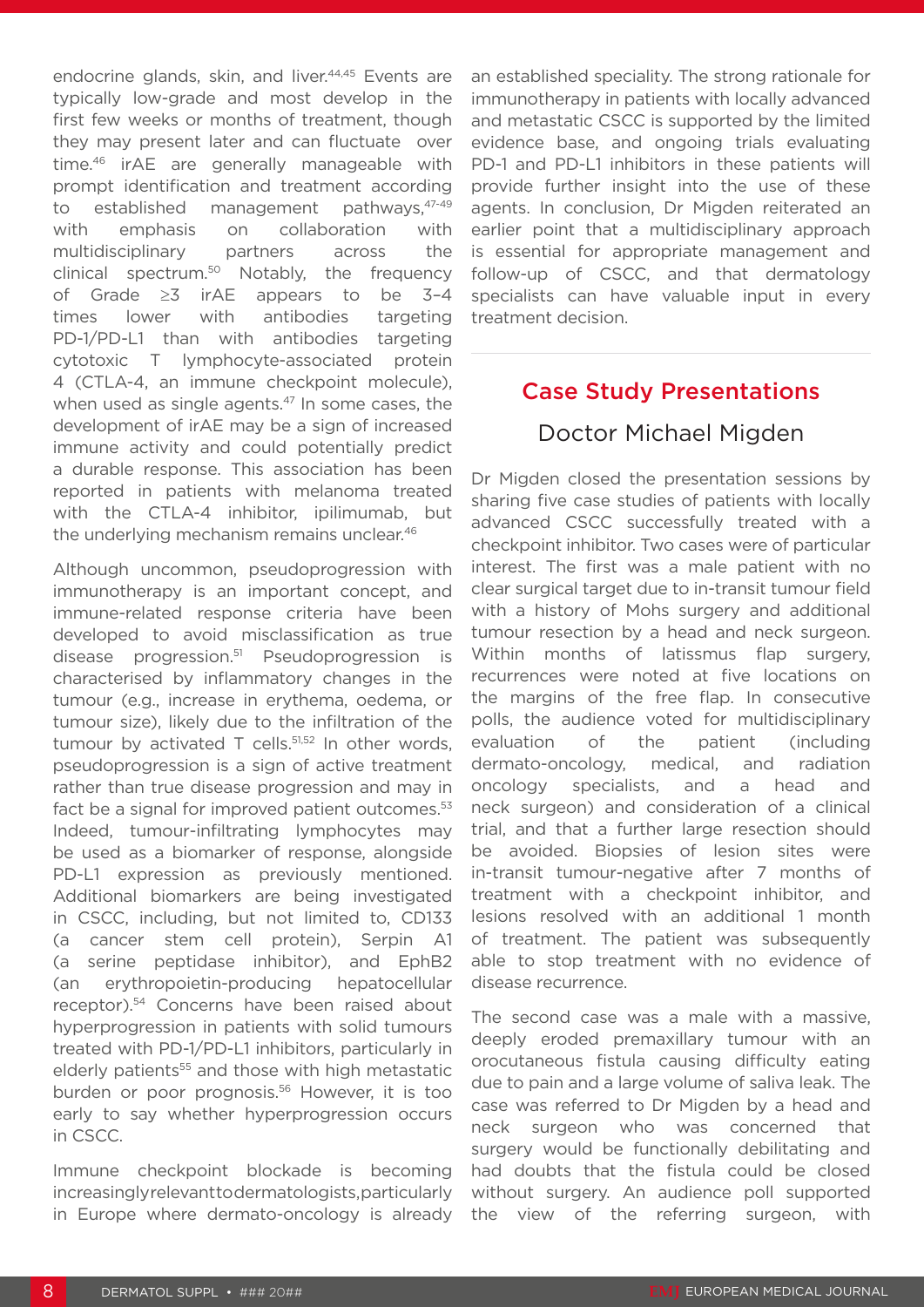months of initiating checkpoint inhibitor therapy. leak, and no further surgery was required.

delegates voting that chemotherapy alone In the discussion following the case presentations, would be unlikely to lead to closure of the fistula. Dr Migden confirmed that of the 17 patients Remarkably, closure was achieved within 3 with advanced CSCC treated in his centre with The patient had substantially less pain, no saliva disease control. A minority of patients reported a checkpoint inhibitor, the majority had good irAE that were manageable.

#### References

- 1. Muzic JG et al. Incidence and trends of basal cell carcinoma and cutaneous cell carcinoma: A population-based study in Olmstead County, Minnesota, 2000–2010. Mayo Clinical Proc. 2017;92(6):890-8.
- 2. Que SKT et al. Cutaneous squamous cell carcinoma: Incidence, risk factors, diagnosis, and staging. J Am Acad Dermatol. 2018;78(2):237-47.
- 3. Karia PS et al. Cutaneous squamous cell carcinoma: Estimated incidence of disease, nodal metastasis, and deaths from disease in the United States, 2012. J Am Acad Dermatol. 2013;68(6):957-66.
- 4. Ng YZ et al., "Genetic predisposition to cutaneous squamous cell carcinoma," La Porta C (ed.), Skin Cancers: Risk Factors, Prevention and Therapy, (2011), Rijeka: InTech, pp. 53-86.
- 5. Wu JJ, Orengo IF. Squamous cell carcinoma in solid-organ transplantation. Dermatology Online J. 2002;8(2):4.
- 6. Bonerandi JJ et al. Guidelines for the diagnosis and treatment of cutaneous squamous cell carcinoma and precursor lesions. J Eur Acad Dermatol Venereol. 2011;25(Suppl 5):1-51.
- 7. Gehl J et al. Updated standard operative procedures for electrochemotherapy of cutaneous tumours and skin metastases. Acta Oncologica. 2018;57(7):874-82.
- 8. Bertino G et al. European Research on Electrochemotherapy in Head and Neck Cancer (EURECA) project: Results of the treatment of skin cancer. Eur J Cancer. 2016;63:41-52.
- 9. Di Monta G et al. Electrochemotherapy efficacy evaluation for treatment of locally advanced Stage III cutaneous squamous cell carcinoma: A 22-cases retrospective analysis. J Trans Med. 2017;15(1):82.
- 10. Ribero S et al. Drug therapy of advanced cutaneous squamous cell carcinoma: Is there any evidence? Curr Opin Oncol. 2017;29(2):129-35.
- 11. Trodello C et al. Cisplatin and cetuximab treatment for metastatic cutaneous squamous cell carcinoma: A systematic review. Dermatol Surg. 2017;43(1):40-9.
- 12. Shin DM et al. Phase II and biologic study of interferon alfa, retinoid acid, and cisplatin in advanced squamous skin cancer. J Clin Oncol. 2002;20:364-70.
- 13. Cranmer LD et al. Treatment of unresectable and metastatic cutaneous squamous cell carcinoma. Oncologist. 2010;15(12):1320-8.
- 14. Uribe P, Gonzalez S. Epidermal growth factor receptor (EGFR) and squamous cell carcinoma of the skin: Molecular bases for EGFRtargeted therapy. Path Res Pract. 2011;207(6):337-42.
- 15. Harari PM, Huang SM. Modulation of molecular targets to enhance radiation. Clin Cancer Res. 2000;6(2):323-5.
- 16. Maubec E et al. Phase II study of cetuximab as first-line single-drug therapy in patients with unresectable squamous cell carcinoma of the skin. J Clin Oncol. 2011;29(25):3419-26.
- 17. Dereure O et al. Efficacy and tolerance of cetuximab alone or combined with chemotherapy in locally advanced or metastatic cutaneous squamous cell carcinoma: An open study of 14 patients. Dermatology. 2016;232(6):721-30.
- 18. Conen KL et al. Cetuximab in metastatic squamous cell cancer of the skin: A Swiss case series. Dermatology. 2014;229(2):97-101.
- 19. Picard A et al. Association of oncogenic mutations in patients with advanced cutaneous squamous cell carcinomas treated with cetuximab. JAMA Dermatol. 2017;153(4):291-8.
- 20. William WN et al. Gefitinib for patients with incurable cutaneous squamous cell carcinoma: A singlearm phase II clinical trial. J Am Acad Dermatol. 2017;77(6):1110-13.
- 21. Gold KA et al. Erlotinib in the treatment of recurrent or metastatic cutaneous squamous cell carcinoma: A single-arm Phase 2 clinical trial. Cancer. 2018;124(10):2169-73.
- 22. National Comprehensive Cancer Network (NCCN). Clinical Practice Guidelines in Oncology. Squamous Cell Skin Cancer, version 2.2018. Available at: https:// www.nccn.org/store/login/login. aspx?ReturnURL=https://www.nccn. org/professionals/physician\_gls/pdf/

squamous.pdf. Last accessed: 4 December 2018.

- 23. Stratigos A et al. Diagnosis and treatment of invasive squamous cell carcinoma of the skin: European consensus-based interdisciplinary guideline. Eur J Cancer. 2015;51(14):1989-2007.
- 24. Scarpati GDV et al. Concomitant cetuximab and radiation therapy: A possible promising strategy for locally advanced inoperable nonmelanoma skin carcinomas. Mol Clin Oncol. 2016;4(4):467-71.
- 25. Spallone G et al. Targeted therapy in nonmelanoma skin cancers. Cancers (Basel). 2011;3(2):2255-73.
- 26. Joshi SS et al. Effects of epidermal growth factor receptor inhibitorinduced dermatologic toxicities on quality of life. Cancer. 2010;116(16):3916-23.
- 27. Rosen AC et al. Impact of dermatologic adverse events on quality of life in 283 cancer patients: A questionnaire study in a dermatology referral clinic. Am J Clin Dermatol. 2013;14(4):327-33.
- 28. Burtness B et al. NCCN Task Force Report: Management of dermatologic and other toxicities associated with EGFR inhibition in patients with cancer. J NCCN. 2009;7(Suppl 1): S1-25.
- 29. Owczarek W et al. The incidence and management of cutaneous adverse events of the epidermal growth factor receptor inhibitors. Adv Dermatol Allergol. 2017;34(5):418-28.
- 30. Lacouture ME et al. Dermatologic toxicity occurring during anti-EGFR monoclonal inhibitor therapy in patients with metastatic colorectal cancer: A systematic review. Clin Colorectal Cancer. 2018;17(2):85-96.
- 31. Ishida Y et al. Induced expression of PD-1, a novel member of the immunoglobulin gene superfamily, upon programmed cell death. EMBO J. 1992;11(11):3887-95.
- 32. Gong J et al. Development of PD-1 and PD-LI inhibitors as a form of cancer immunotherapy: A comprehensive review of registration trials and future considerations. J Immunother Cancer. 2018;6(1):8.
- 33. Chen DS, Mellman I. Oncology meets